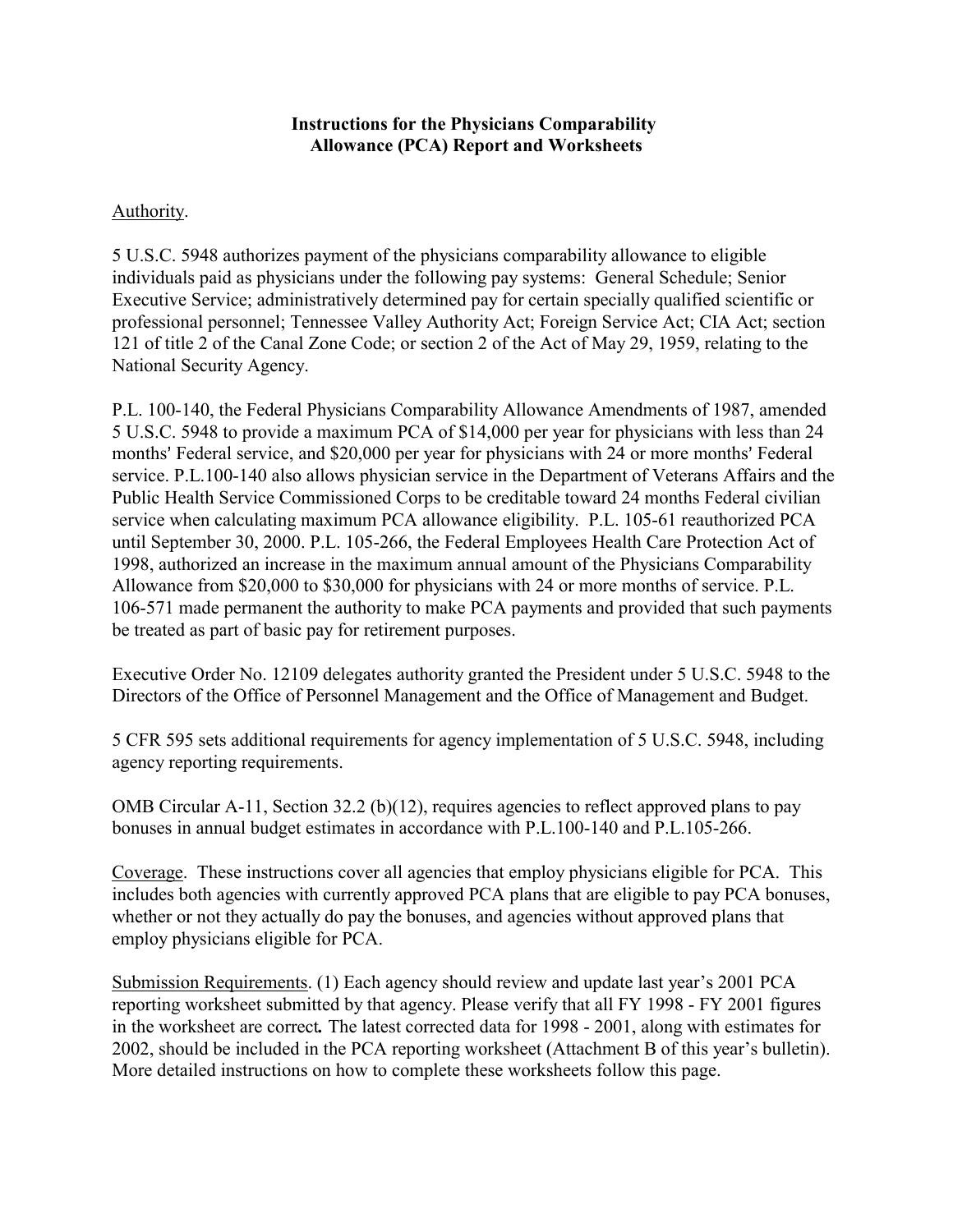(2) Review the 2001 Presidential Report on the PCA posted on OMB's website at: [http://www.whitehouse.gov/omb/bulletins/phycomp-rpt01.pdf.](http://www.whitehouse.gov/omb/bulletins/phycomp-rpt01.pdf) Verify and update the text for your agency that appears in the section entitled "Summary of Agency PCA Reports," pp. 10-14.

(3) Submit the revisions to the 2001 Presidential Report and the updated PCA worksheets to the OMB examiner responsible for your agency by May 30, 2002.

Information Contact: Inquiries should be addressed to Frank Seidl, telephone (202) 395-5146.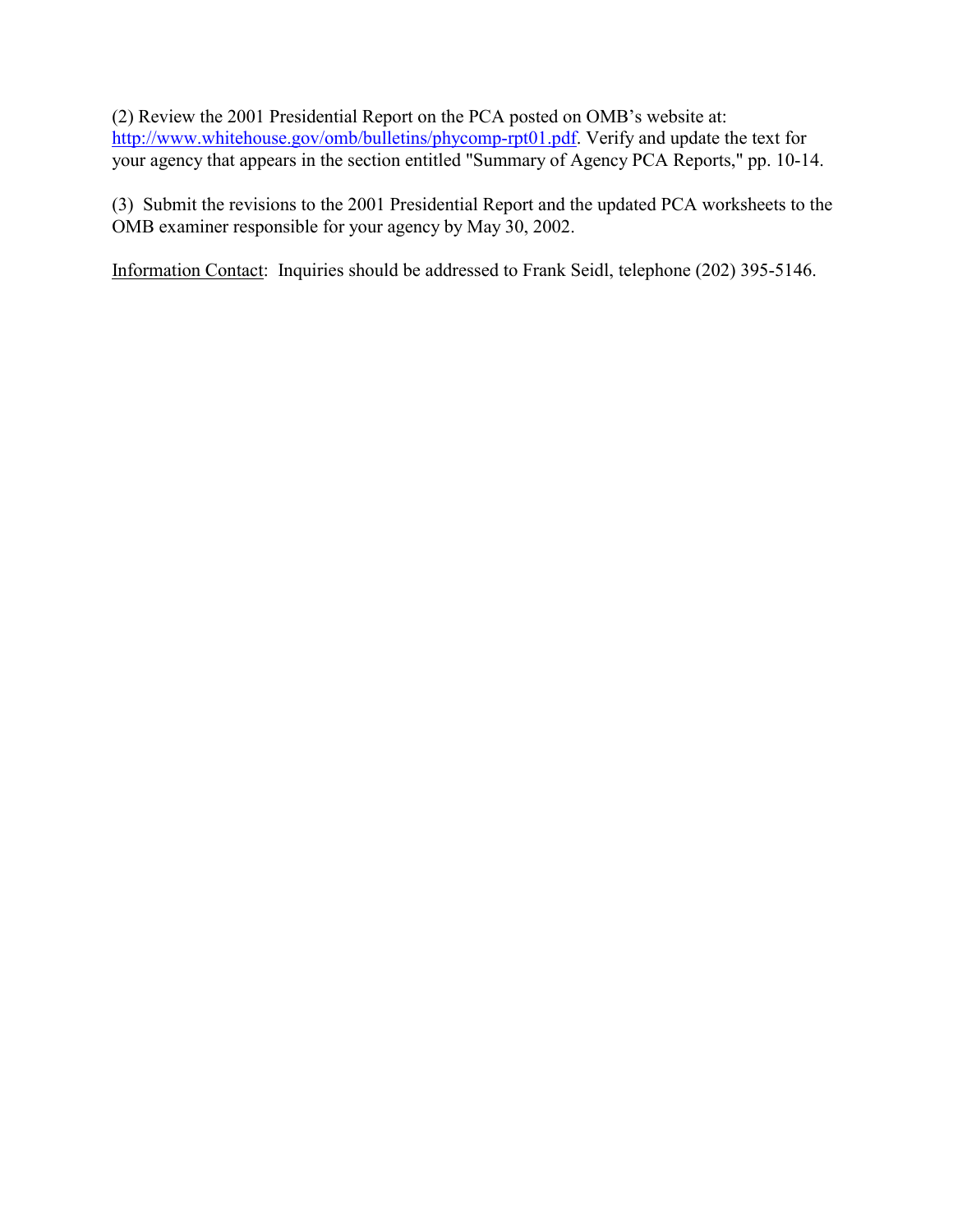# **PCA Worksheet Preparation**

#### General guidance

The data requested should be supplied for all Federal physicians eligible for PCA, and as a subset, all Federal physicians actually receiving PCA. Eligibility for PCA is defined in 5 U.S.C. 5948 and 5 CFR 595.

Data for the budget year should be the estimates included in budget formulation where applicable (e.g., average PCA per physician, average compensation, etc.) or the agency's best estimate (e.g., number of accessions anticipated). Agency estimates may simply be the average of the previous fiscal years. All dollars should be on an obligational basis, and all employment numbers should be on a full-time equivalent (FTE) basis unless otherwise noted.

Several sections of the worksheet call for data by physician category. Some agencies may not employ physicians in all categories, but complete data should be provided for those physician categories applicable to the agency.

### Definitions-General

Government Physician. 5 U.S.C. 5948(g)(1) defines Government physician as any individual paid as a physician under the following pay systems: General Schedule; Senior Executive Service; administratively determined pay for certain specially qualified scientific or professional personnel; Tennessee Valley Authority Act; Foreign Service Act; CIA Act; section 121 of title 2 of the Canal Zone Code; section 2 of the Act of May 29, 1959, relating to the National Security Agency; section 5376 of title 5 relating to certain senior-level positions; section 5377 of title 5 relating to critical positions; or subchapter IX of chapter 53 of title 5 relating to special occupational pay systems.

Creditable Federal Service. For purposes of PCA bonus calculations under 5 U.S.C 5948, as amended by P.L. 100-140, creditable federal service includes service as a Government physician in any of the personnel systems established under authorities listed immediately above, as well as service as a physician in the Department of Veterans Affairs and the Public Health Service Commissioned Corps.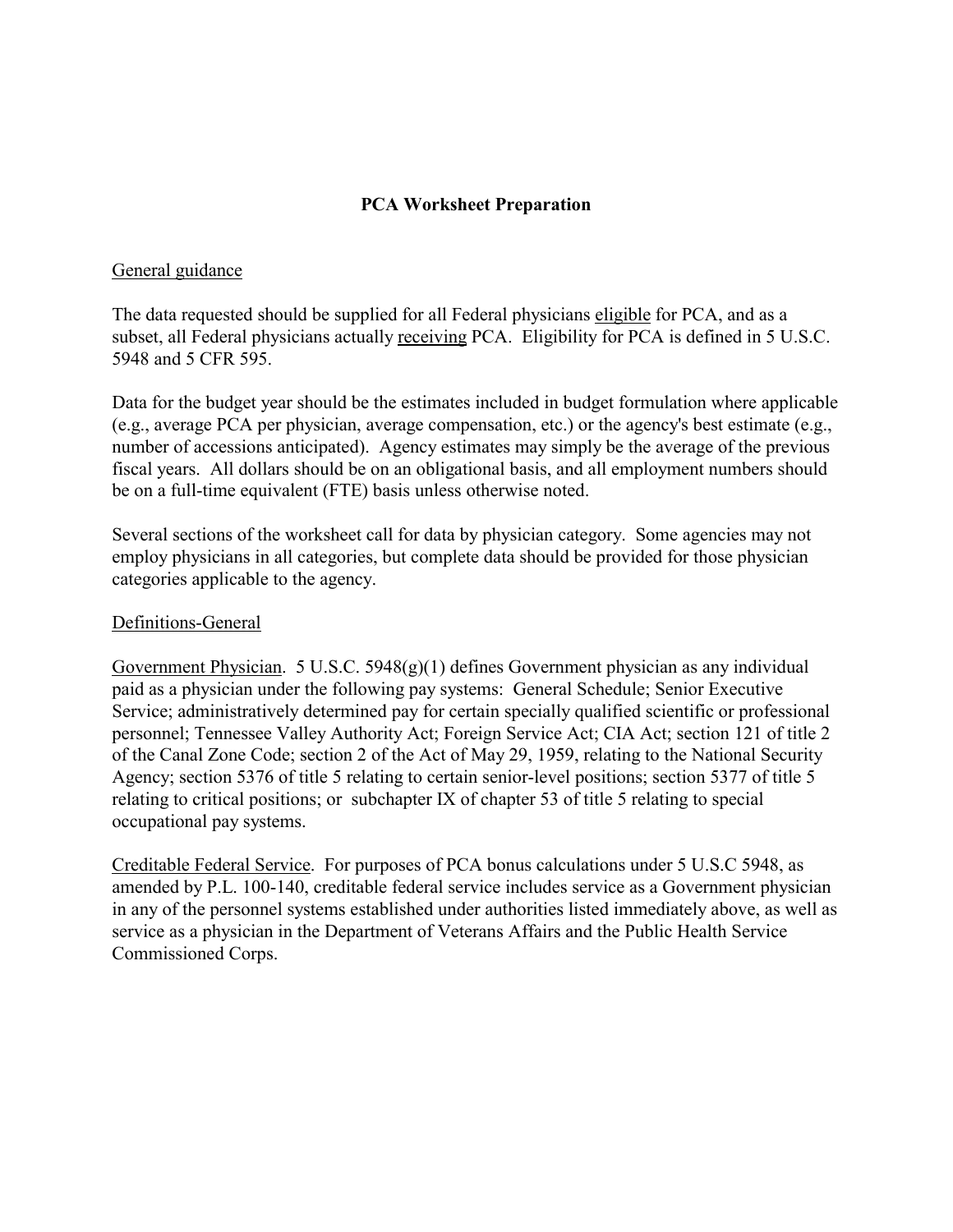## Definitions-Physician Categories

Category I-Clinical Positions: Positions primarily involving the practice of medicine as a direct service to patients, including the performance of diagnostic, preventive, or therapeutic services to patients in hospitals, clinics, public health programs, diagnostic centers, and similar settings.

Category II-Research Positions: Physician positions primarily involving research and investigative assignments.

Category III-Occupational Health: Physician positions primarily involving the evaluation of physical fitness, the provision of initial treatment of on-the-job illness or injury, or the performance of pre-employment examinations, preventive health screening, or fitness-for-duty examinations.

# Category IV-Disability Evaluation and Administration of Health and Medical Programs:

Subcategory IV A: Physician positions primarily involving disability evaluation.

Subcategory IV  $\overline{B}$ : Physician positions primarily involving the administration of health and medical programs, including but not limited to a chief of professional services, senior medical officer, or physician program director position.

## Definitions - Worksheet Data

(1) Total Number Employed: The total number of agency physicians eligible for PCA (includes all eligible physicians, whether or not they actually received PCA bonuses) should be supplied for the fiscal years 1998, 1999*,* 2000, 2001, and 2002 in Part I. The total number of agency physicians actually receiving or expected to receive PCA should be supplied for the fiscal years, 1998, 1999*,* 2000, 2001, and 2002 in Part II. The same data should be provided by physician category for each of the fiscal years.

(2) Number of Physicians Signing One-Year and Two-Year PCA: Under the PCA program, physicians may elect to sign a one-year or two-year PCA service agreement. For those physicians actually receiving or expected to receive PCA (Part II), the number of physicians signing oneyear and two-year agreements should be supplied for each fiscal year.

(3) Average Compensation per Physician: Average annual compensation per physician should exclude the PCA bonus, but include base pay and all other bonuses (such as recruitment and relocation bonuses, and retention allowances) and awards. The average compensation for agency physicians eligible for PCA should be supplied for the fiscal years 1998, 1999*,* 2000, 2001*,* and 2002 in Part I. The average compensation for agency physicians actually receiving or expected to receive PCA should be supplied for the fiscal years 1998, 1999*,* 2000, 2001, and 2002 in Part II. The same data should also be provided by physician category for each fiscal year.

(4) Average PCA Amount per Physician, by Category: The average annual PCA bonus paid per physician for all categories, as well as for each individual category of physician, should be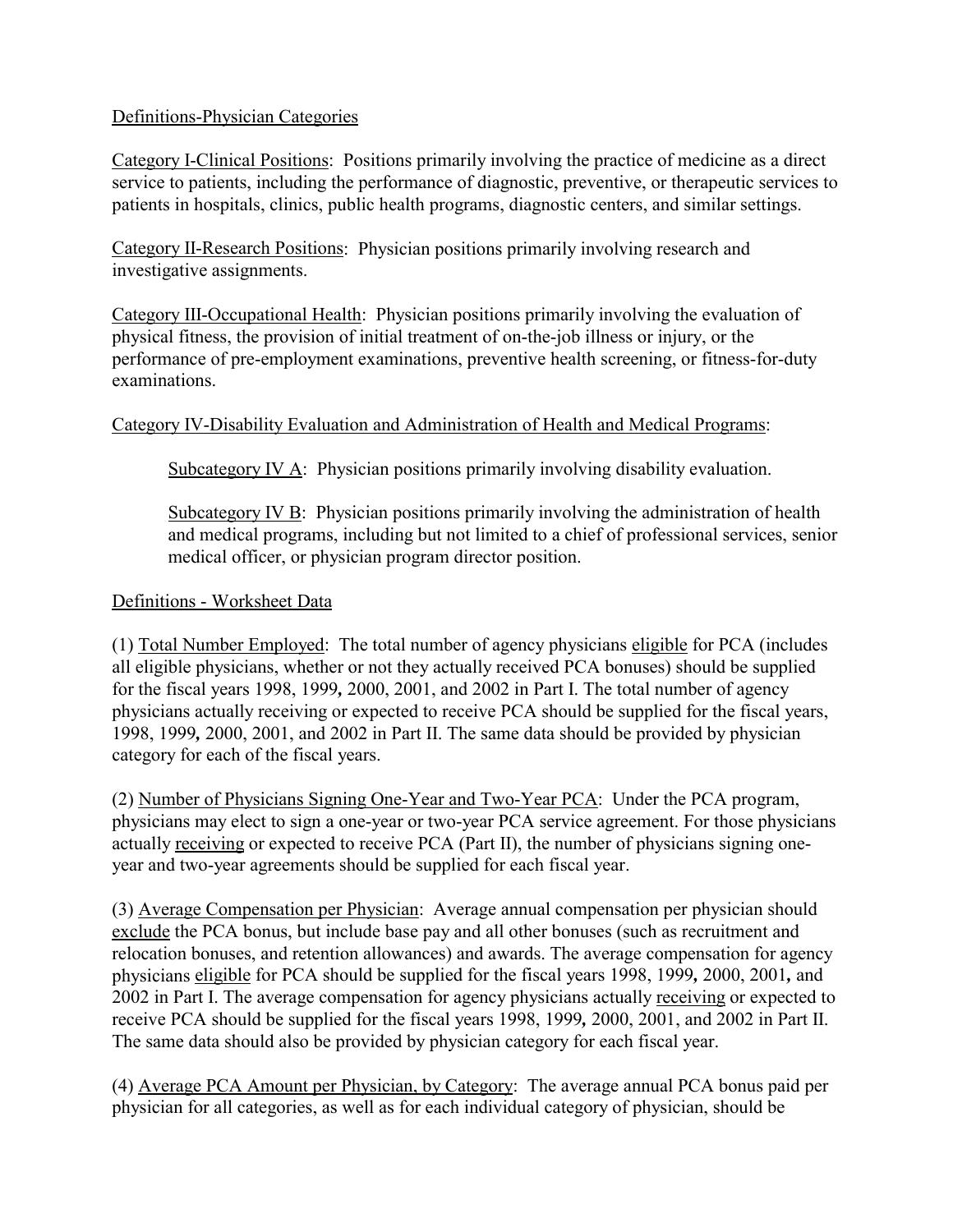supplied for each fiscal year in Part II.

(5) Average PCA Amount per Physician, by Length of Service Agreement: The average annual PCA bonus paid per physician should be supplied for physicians with a one-year service agreement and two-year service agreement and for each fiscal year in Part II.

(6) Average PCA Amount per Physician, by Length of Federal Service: The average annual PCA bonus paid per physician with (a) less than two years creditable Federal service, and (b) two or more years creditable Federal service, should be supplied for each fiscal year in Part II.

(7) Average Number Years Continuous Service: The average number of years of continuous creditable Federal service as a physician for those eligible (Part I) and actually receiving or expected to receive PCA (Part II) should be supplied for each fiscal year. The average should be calculated as of the end of the fiscal year in question (e.g., an agency with one eligible physician who began Federal service as a physician under the General Schedule on October 1, 2000, would report one-year creditable Federal service for purposes of PCA for fiscal year 2002).

(8) Number and Rate of Accessions: The total number of accessions and accession rates for all physicians (Part I) and for those receiving PCA (Part II) should be supplied for each fiscal year. The number of accessions by category for each fiscal year should also be supplied. Accession rates are expressed in percentages as the total number of accessions divided by the total number of physicians (both those eligible for PCA and those receiving PCA). Accession rates need not be supplied for each physician category.

(9) Number and Rate of Separations: The total number of separations and separation rates for all physicians (Part I) and for those receiving PCA (Part II) should be supplied for each fiscal year. The number of separations by category for each fiscal year should also be supplied. Separation rates are expressed in percentages as the total number of separations divided by the total number of physicians (both those eligible for PCA and those receiving PCA). Separation rates need not be supplied for each physician category.

(10) Number and Rate of Unfilled Full-Time Equivalent Physician Positions: The number should be equivalent to the total number of physician positions for which the agency has budgeted for the fiscal year in question less the number of physicians on-board during the fiscal year. For example, the agency may have budgeted for 12 full-time equivalent physician positions for the prior fiscal year, but had only 9.5 physicians on-board for the entire year (9 physicians onboard the entire year, and one on-board for six-months of the year). The number of unfilled fulltime equivalent physician positions in this case is equal to 2.5.